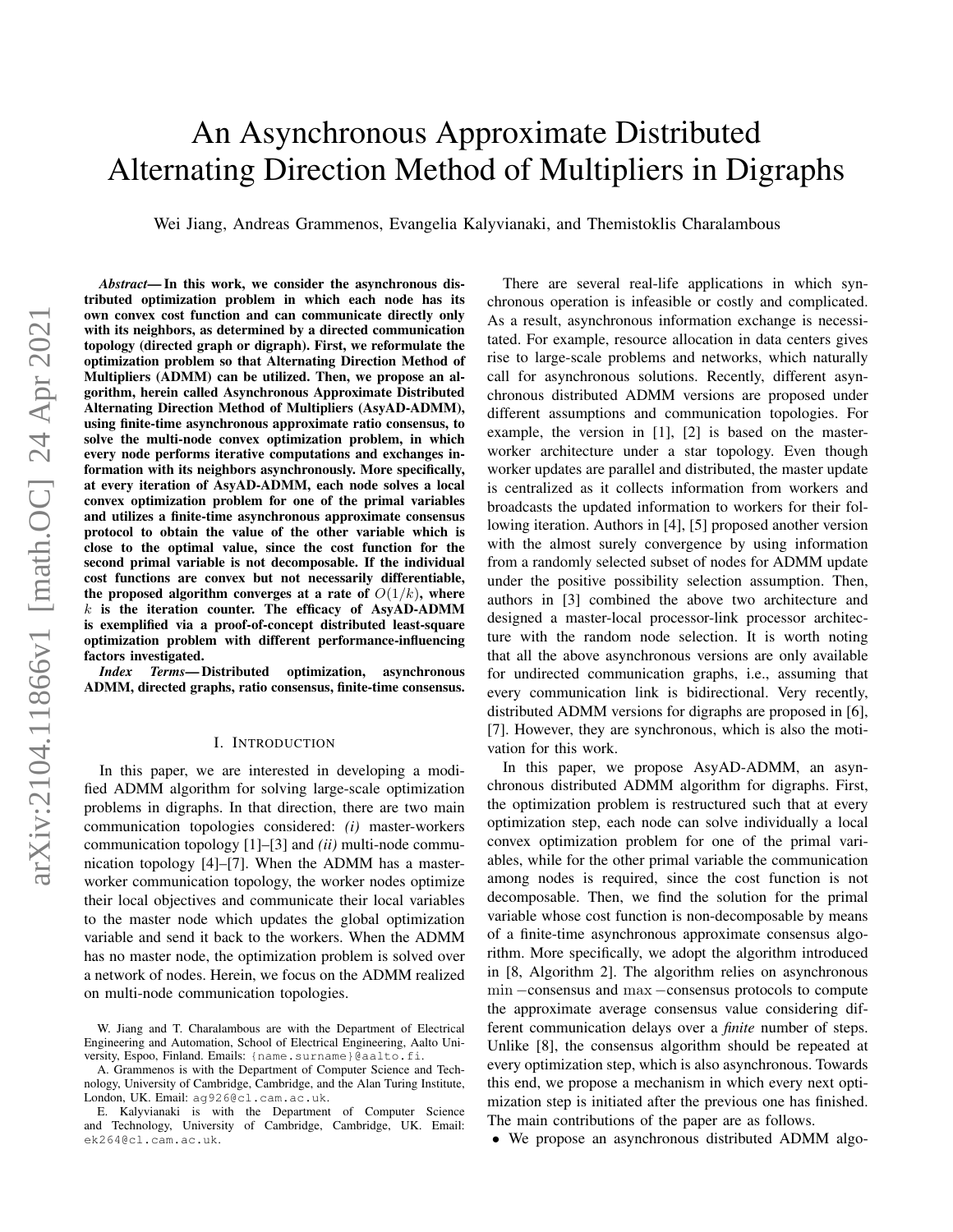rithm which can be applied to digraphs.

• The convergence analysis shows AsyAD-ADMM converges at a rate of  $O(1/k)$ , where k is the iteration counter. Factors influencing the algorithm performance are also investigated.

# II. PRELIMINARIES

# *A. Notation and graph theory*

The set of real (non-negative integer, positive integer) numbers is denoted by  $\mathbb R$  ( $\mathbb Z, \mathbb N$ ) and  $\mathbb R^n_+$  denotes the nonnegative orthant of the *n*-dimensional real space  $\mathbb{R}^n$ .  $A^T$ denotes the transpose of matrix A. For  $A \in \mathbb{R}^{n \times n}$ ,  $a_{ij}$ denotes the entry in row i and column j. By 1 we denote the all-ones vector and by  $I$  we denote the identity matrix (of appropriate dimensions).  $\|\cdot\|$  denotes the 2-norm.

In multi-node systems with fixed communication links (edges), the exchange of information between nodes can be conveniently captured by a graph  $\mathcal{G}(\mathcal{V}, \mathcal{E})$  of order n  $(n \geq 2)$ , where  $V = \{v_1, v_2, \ldots, v_n\}$  is the set of nodes and  $\mathcal{E} \subseteq \mathcal{V} \times \mathcal{V}$  is the set of edges. A directed edge from node  $v_i$  to node  $v_j$  is denoted by  $\varepsilon_{ji} = (v_j, v_i) \in \mathcal{E}$ and represents a communication link that allows node  $v_j$ to receive information from node  $v_i$ . A graph is said to be undirected if and only if  $\varepsilon_{ji} \in \mathcal{E}$  implies  $\varepsilon_{ij} \in \mathcal{E}$ . A digraph is called *strongly* connected if there exists a path from each vertex  $v_i$  of the graph to each vertex  $v_j$  ( $v_j \neq v_i$ ). In other words, for any  $v_j, v_i \in V$ ,  $v_j \neq v_i$ , one can find a sequence of nodes  $v_i = v_{l_1}, v_{l_2}, v_{l_3}, \ldots, v_{l_m} = v_j$  such that link  $(v_{l_{s+1}}, v_{l_s}) \in \mathcal{E}$  for all  $s = 1, 2, \ldots, m-1$ . The diameter  $D$  of a graph is the longest shortest path between any two nodes in the network.

All nodes that can transmit information to node  $v_i$  directly are said to be in-neighbors of node  $v_i$  and belong to the set  $\mathcal{N}_j^- = \{v_i \in \mathcal{V} \mid \varepsilon_{ji} \in \mathcal{E}\}\$ . The cardinality of  $\mathcal{N}_j^-$ , is called the *in-degree* of  $v_j$  and is denoted by  $\mathcal{D}_j^- = |\mathcal{N}_j^-|$ . The nodes that receive information from node  $v_j$  belong to the set of out-neighbors of node  $v_j$ , denoted by  $\mathcal{N}_j^+ = \{v_l \in$  $V \mid \varepsilon_{lj} \in \mathcal{E}$ . The cardinality of  $\mathcal{N}_j^+$ , is called the *out-degree* of  $v_j$  and is denoted by  $\mathcal{D}_j^+ = |\mathcal{N}_j^+|$ .

In the type of algorithms we consider, we associate a positive weight  $p_{ji}$  for each edge  $\varepsilon_{ji} \in \mathcal{E} \cup \{(v_j, v_j) \mid v_j \in$ V}. The nonnegative matrix  $P = [p_{ji}] \in \mathbb{R}_+^{n \times n}$  is a weighted adjacency matrix that has zero entries at locations that do not correspond to directed edges (or self-edges) in the graph.

## *B. Standard ADMM Algorithm*

The standard ADMM algorithm solves the problem:

$$
\min f(x) + g(z)
$$
  
s.t.  $Ax + Bz = c$  (1)

for variables  $x \in \mathbb{R}^p, z \in \mathbb{R}^m$  with matrices  $A \in \mathbb{R}^{q \times p}, B \in$  $\mathbb{R}^{q \times m}$  and vector  $c \in \mathbb{R}^q$   $(p, m, q \in \mathbb{N})$ . The augmented Lagrangian is

$$
L_{\rho}(x, z, \lambda) = f(x) + g(z) + \lambda^{T} (Ax + Bz - c)
$$
  
+ 
$$
\frac{\rho}{2} ||Ax + Bz - c||^{2},
$$
 (2)

where  $\lambda$  is the Lagrange multiplier and  $\rho > 0$  is a penalty parameter. In ADMM, the primary variables  $x, z$  and the Lagrange multiplier  $\lambda$  are updated as follows: starting from some initial vector  $\begin{bmatrix} x^0 & z^0 & \lambda^0 \end{bmatrix}^T$ , at each optimization iteration  $k$ ,

$$
x^{k+1} = \operatorname*{argmin}_{x} L_{\rho}(x, z^k, \lambda^k),
$$
\n(3)

<span id="page-1-5"></span>
$$
z^{k+1} = \operatorname*{argmin}_{z} L_{\rho}(x^{k+1}, z, \lambda^k),\tag{4}
$$

<span id="page-1-6"></span>
$$
\lambda^{k+1} = \lambda^k + \rho(Ax^{k+1} + Bz^{k+1} - c). \tag{5}
$$

The step-size in the Lagrange multiplier update is the same as the augmented Lagrangian function parameter  $\rho$ .

#### III. PROBLEM FORMULATION

In this work, we consider a strongly connected digraph  $\mathcal{G}(\mathcal{V}, \mathcal{E})$  in which each node  $v_i \in \mathcal{V}$  is endowed with a scalar cost function  $f_i : \mathbb{R}^p \mapsto \mathbb{R}$  assumed to be known to the node only. We assume that each node  $v_i$  has knowledge of the number of its out-going links,  $\mathcal{D}_i^+$ , and has access to local information only via its communication with the inneighboring nodes,  $\mathcal{N}_i^-$ . The only global information available to all the nodes in the network is given in Assumption [1.](#page-1-0)

<span id="page-1-0"></span>*Assumption 1:* The diameter of the network D, or an upper bound, is known to all nodes.

While Assumption [1](#page-1-0) is limiting, there exist distributed methods for extracting such information; see, e.g., [9], [10].

The objective is to design a discrete-time coordination algorithm that allows every node  $v_i$  in a digraph to distributively and asynchronously solve the following global optimization problem:

<span id="page-1-1"></span>
$$
\min_{x \in \mathbb{R}^p} \sum_{i=1}^n f_i(x),\tag{6}
$$

where  $x \in \mathbb{R}^p$  is a global optimization variable (or a common decision variable). In order to solve problem and to enjoy the structure ADMM scheme at the same time, a separate decision variable  $x_i$  for node  $v_i$  is introduced and the constraint  $||x_i - x_j|| \leq \epsilon, \epsilon > 0, \forall v_i, v_j \in \mathcal{V}$  is imposed to allow the asynchronous distributed ADMM framework. Thus, problem [\(6\)](#page-1-1) is reformulated as

$$
\min_{x_i, i=1,\dots,n} \sum_{i=1}^n f_i(x_i),\tag{7}
$$

<span id="page-1-3"></span><span id="page-1-2"></span>
$$
\text{s.t. } \|x_i - x_j\| \le \epsilon, \forall v_i, v_j \in \mathcal{V}, \tag{8}
$$

where  $\epsilon$  is a predefined error tolerance. Define a closed nonempty convex set  $\mathcal C$  as

<span id="page-1-7"></span>
$$
\mathcal{C} = \left\{ \begin{bmatrix} x_1^{\mathrm{T}} & x_2^{\mathrm{T}} & \dots & x_n^{\mathrm{T}} \end{bmatrix}^{\mathrm{T}} \in \mathbb{R}^{np} \, : \, \|x_i - x_j\| \le \epsilon \right\}. \tag{9}
$$

By denoting  $X \coloneqq \begin{bmatrix} x_1^{\mathrm{T}} & x_2^{\mathrm{T}} & \dots & x_n^{\mathrm{T}} \end{bmatrix}^{\mathrm{T}}$  and making variable  $z \in \mathbb{R}^{np}$  as a copy of vector X, constraint [\(8\)](#page-1-2) related to problem [\(7\)](#page-1-3) becomes

<span id="page-1-4"></span>
$$
s.t. X = z, z \in \mathcal{C}.
$$
 (10)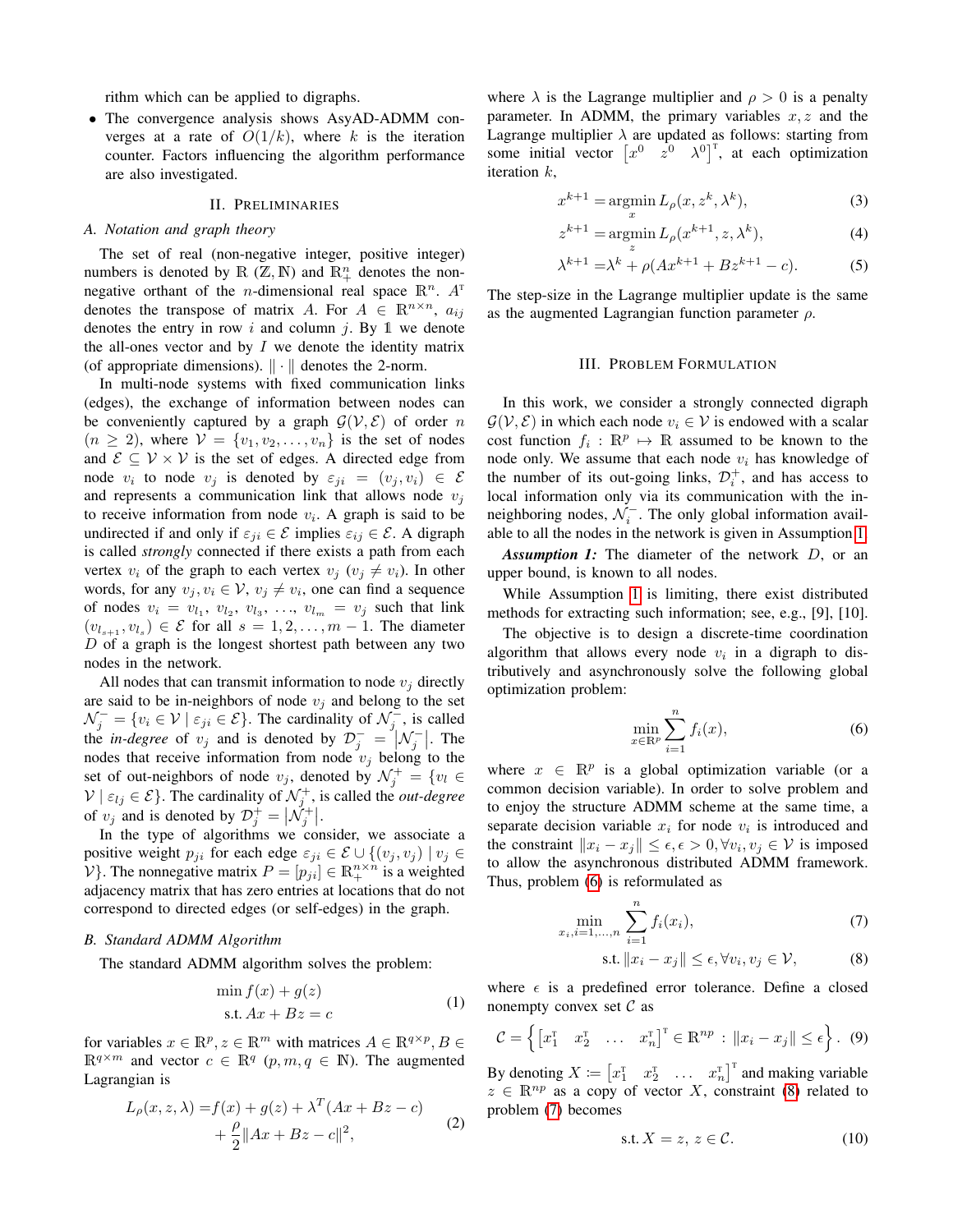Then, define  $q(z)$  as the indicator function of set C as

<span id="page-2-3"></span>
$$
g(z) = \begin{cases} 0, & \text{if } z \in \mathcal{C}, \\ \infty, & \text{otherwise.} \end{cases}
$$
 (11)

Finally, problem [\(7\)](#page-1-3) with constraint [\(10\)](#page-1-4) is transformed to

<span id="page-2-0"></span>
$$
\min_{z,x_i,i=1,...,n} \left\{ \sum_{i=1}^n f_i(x_i) + g(z) \right\},\tag{12}
$$
\n
$$
\text{s.t. } X - z = 0.
$$

For notational convenience, denote  $F(X) \coloneqq \sum_{i=1}^{n} f_i(x_i)$ . Thus, denote the Lagrangian function as

<span id="page-2-10"></span>
$$
L(X, z, \lambda) = F(X) + g(z) + \lambda^{T}(X - z), \qquad (13)
$$

where  $\lambda \in \mathbb{R}^{np}$  is the Lagrange multiplier. The following standard assumptions are required for problem [\(12\)](#page-2-0).

*Assumption 2:* Each cost function  $f_i : \mathbb{R}^p \to \mathbb{R} \cup \{+\infty\}$ is closed, proper and convex.

<span id="page-2-2"></span>*Assumption 3:* The Lagrangian  $L(X, z, \lambda)$  has a saddle point, i.e., there exists a solution  $(X^*, z^*, \lambda^*)$ , for which

<span id="page-2-9"></span>
$$
L(X^*, z^*, \lambda) \le L(X^*, z^*, \lambda^*) \le L(X, z, \lambda^*), \qquad (14)
$$

holds for all X in  $\mathbb{R}^{np}$ , z in  $\mathbb{R}^{np}$  and  $\lambda$  in  $\mathbb{R}^{np}$ .

 $\mathbf{r}$ 

Assumption [2](#page-2-1) allows  $f_i$  to be non-differentiable [11]. By Assumptions [2](#page-2-1)[-3](#page-2-2) and based on the definition of  $g(z)$  in [\(11\)](#page-2-3),  $L(X, z, \lambda^*)$  is convex in  $(X, z)$  and  $(X^*, z^*)$  is a solution to problem [\(12\)](#page-2-0) [11], [12].

At iteration  $k$ , the corresponding augmented Lagrangian of optimization problem [\(12\)](#page-2-0) is written as

$$
L_{\rho}(X^{k}, z^{k}, \lambda^{k})
$$
\n
$$
= \sum_{i=1}^{n} f_{i}(x_{i}^{k}) + g(z^{k}) + \lambda^{k^{T}}(X^{k} - z^{k}) + \frac{\rho}{2} \|X^{k} - z^{k}\|^{2}
$$
\n
$$
= \sum_{i=1}^{n} \left( f_{i}(x_{i}^{k}) + \lambda_{i}^{k^{T}}(x_{i}^{k} - z_{i}^{k}) + \frac{\rho}{2} \|x_{i}^{k} - z_{i}^{k}\|^{2} \right) + g(z^{k}),
$$
\n(15)

where  $z_i \in \mathbb{R}^p$  is the *i*-th element of vector z. By ignoring terms which are independent of the minimization variables (i.e.,  $x_i, z$ ), for each node  $v_i$ , the standard ADMM updates [\(3\)](#page-1-5)-[\(5\)](#page-1-6) change to the following format:

$$
x_i^{k+1} = \operatorname*{argmin}_{x_i} f_i(x_i) + \lambda_i^{k^{\mathrm{T}}} x_i + \frac{\rho}{2} \|x_i - z_i^k\|^2, \tag{16}
$$

$$
z^{k+1} = \operatorname*{argmin}_{z} g(z) + \lambda^{k} (X^{k+1} - z) + \frac{\rho}{2} \|X^{k+1} - z\|^2
$$

$$
= \operatorname*{argmin}_{z} g(z) + \frac{\rho}{2} \|X^{k+1} - z + \frac{1}{\rho} \lambda^k\|^2, \tag{17}
$$

$$
\lambda_i^{k+1} = \lambda_i^k + \rho(x_i^{k+1} - z_i^{k+1}),\tag{18}
$$

where the last term in [\(17\)](#page-2-4) comes from the identity  $2a^Tb$  +  $b^2 = (a + b)^2 - a^2$  with  $a = \lambda^k / \rho$  and  $b = X^{k+1} - z$ .

Update [\(16\)](#page-2-5) for  $x_i^{k+1}$  can be solved by a classical method, e.g., the proximity operator [11, Section 4]. Update [\(18\)](#page-2-6) for the dual variable  $\lambda_i^{k+1}$  can be implemented trivially by node  $v_i$ . Note that both updates can be done independently and in parallel by node  $v_i$ .

Since  $q$  in [\(11\)](#page-2-3) is the indicator function of the closed

nonempty convex set C, update [\(17\)](#page-2-4) for  $z^{k+1}$  becomes

$$
z^{k+1} = \Pi_{\mathcal{C}}(X^{k+1} + \lambda^k/\rho),
$$
 (19)

where  $\Pi_{\mathcal{C}}$  denotes the projection (in the Euclidean norm) onto C. Intuitively, from [\(17\)](#page-2-4) and the definition of  $g(z)$ in [\(11\)](#page-2-3), one can see that the elements of  $z$  (i.e.,  $z_1, z_2, \ldots, z_n$  should go into C in finite time. If not, one will have  $g(z) = \infty$  and update [\(17\)](#page-2-4) will never be finished. Then, from the definition of  $C$  in [\(9\)](#page-1-7), one can see that z going into C means  $||z_i - z_j|| \leq \epsilon, \forall v_i, v_j \in \mathcal{V}$ .

<span id="page-2-1"></span>It is worth noting that if  $z_i - z_j = 0, \forall v_i, v_j \in V$ , it means  $z_1 = z_2 = \ldots = z_n$ , which is in the mathematical format of consensus. In other words, each node  $v_i \in V$ can have  $z_i$  reach  $\frac{1}{n} \sum_{i=1}^n z_i(0), z_i(0) = x_i^{k+1} + \lambda_i^k / \rho$  in a finite number of steps, i.e., finite-time average consensus. Similarly, requiring  $||z_i - z_j|| \leq \epsilon$ ,  $\forall v_i, v_j \in \mathcal{V}$  means asking nodes  $v_i, v_j \in V$  to have  $z_i, z_j$  with  $\epsilon$  closeness to the average consensus, i.e., to have  $z_i, z_j$  enter a circle with its center at  $\frac{1}{n}\sum_{i=1}^{n}(x_i^{k+1} + \lambda_i^k/\rho)$  and its radius as  $\epsilon$ . Here we call it finite-time "approximate" ratio consensus.

# IV. ASYNCHRONOUS OPERATION AND CONSENSUS ALGORITHMS

Before we proceed to the description of our main algorithm, we describe the form of asynchrony that the nodes experience and some consensus algorithms that are key ingredients for the operation of our proposed algorithms.

#### <span id="page-2-8"></span>*A. Asynchrony description*

Let  $t(0) \in \mathbb{R}_+$  the time at which the iterations for the optimization start. We assume that there is a set of times  $\mathcal{T} =$  $\{t(1), t(2), t(3), \ldots\}$  at which one or more nodes transmit some value to their neighbors. In a synchronous setting, *each* node  $v_i$  updates and sends its information to its neighbors at discrete times in  $T$  and no processing or communication delays are considered. In an asynchronous setting, a message that is received at time  $t(k_1)$  and processed at time  $t(k_2)$ ,  $k_2 > k_1$ , experiences a process delay of  $t(k_2) - t(k_1)$  (or a time-index delay  $k_2 - k_1$ ). In Fig. [1,](#page-2-7) we show through a simple example how the time steps evolve for each node in the network; with  $t_i(k)$  we denote the time step at which iteration  $k$  takes place for node  $v_i$ .

<span id="page-2-6"></span><span id="page-2-5"></span><span id="page-2-4"></span>

<span id="page-2-7"></span>Fig. 1. A simple example of a network consisting of 3 nodes. In the timeline of each node, blue ticks indicate an iteration for node  $v_i$  and the arrows indicate the transmissions. The time in between transmissions is the processing delay, while the time from the beginning of the transmission to the end (arrow) is the transmission delay.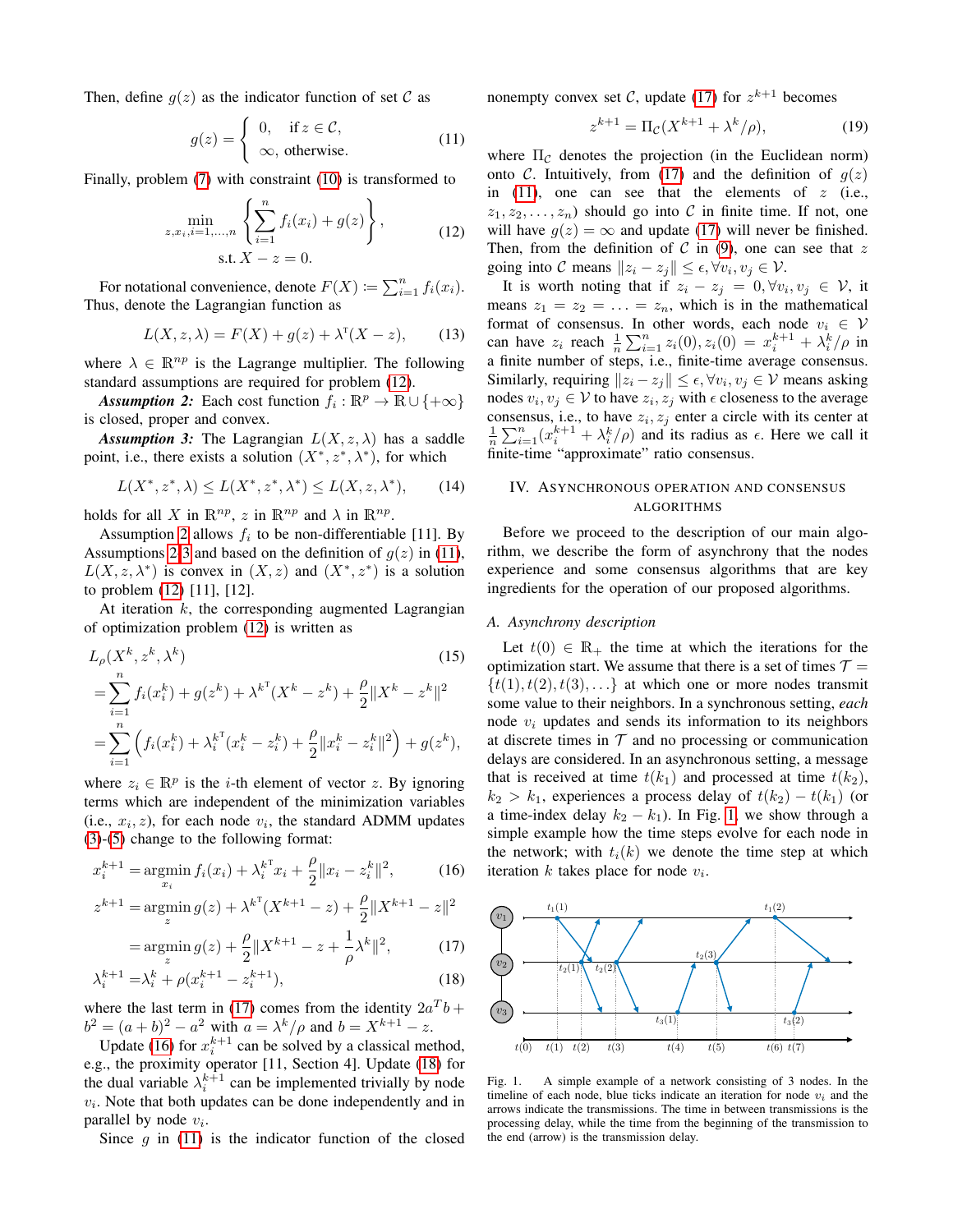We index nodes' information states and any other information at time  $t(k)$  by time-index k. Hence, we use  $x_i^k \equiv$  $x_i[k] \in \mathbb{R}$  to denote the information state of node i at time  $t(k)$ . Note that  $x_i^{k^T}$  denotes (is equivalent to)  $x_i[k]^T$ .

<span id="page-3-0"></span>*Assumption 4:* There exists an upper bound  $B, B \in \mathbb{N}$ , on the time-index steps that is needed for a node to process the information received from other nodes.

Assumption [4](#page-3-0) basically states that since the number of nodes is finite and they update their state regularly, there exists a finite number of steps B before which all nodes have updated their values (and hence broadcast it to neighboring nodes). However, it is not possible for nodes to count the number of steps elapsed in the network. For this reason we make an additional assumption.

<span id="page-3-5"></span>*Assumption 5:* There exists an upper bound  $T, T \in \mathbb{R}_{\geq 0}$ , on the actual time in seconds that is needed for a node to process the information received from other nodes.

In other words, the upper bound  $B$  steps in Assumption [4](#page-3-0) is translated to an upper bound of  $T$  in seconds, something that the nodes can count individually.

<span id="page-3-3"></span>*1) Asynchronous ratio consensus:* Here, we regard the asynchronous information exchange among nodes as delayed information. Thus, we adopt a protocol developed in [13] where each node updates its information state  $x_j^{k+1}$  by combining the delayed information received by its neighbors  $x_i^s$  ( $s \in \mathbb{Z}, s \leq k$ ,  $v_i \in \mathcal{N}_j$ ) using constant positive weights  $p_{ji}$ . Integer  $\tau_{ji}^k \geq 0$  is used to represent the delay of a message sent from node  $v_i$  to node  $v_j$  at time instant k. We require that  $0 \le \tau_{ji}^k \le \overline{\tau}_{ji} \le \overline{\tau}$  for all  $k \ge 0$  for some finite  $\bar{\tau} = \max{\lbrace \bar{\tau}_{ji} \rbrace}, \bar{\tau} \in \mathbb{N}$  and  $1 + \bar{\tau} \leq B$  where B is defined in Assumption [4.](#page-3-0) We make the reasonable assumption that  $\tau_{jj}^k = 0, \forall v_j \in V$ , at all time instances k (i.e., the own value of a node is always available without delay). Each node updates its information state according to:

$$
y_j^{k+1} = p_{jj} y_j^k + \sum_{v_i \in \mathcal{N}_j^-} \sum_{r=0}^{\bar{\tau}} p_{ji} y_i^{k-r} I_{k-r,ji}^r, \qquad (20)
$$

for  $k \geq 0$ , where  $y_j^0 \in \mathbb{R}$  is the initial state of node  $v_j$ ;  $p_{ji}$  $\forall \varepsilon_{ji} \in \mathcal{E}$  form  $P = [p_{ji}]$  that adheres to the graph structure, and is primitive column stochastic; and

$$
I_{k,ji}(\tau) = \begin{cases} 1, & \text{if } \tau_{ji}^k = \tau, \\ 0, & \text{otherwise.} \end{cases}
$$
 (21)

*Lemma 1:* [13, *Lemma 2*] Consider a strongly connected digraph  $G(V, E)$ . Let  $y_j^k$  and  $w_j^k$  (for all  $v_j \in V$  and  $k =$  $(0, 1, 2, ...)$  be the result of the iterations  $(20)$  and

$$
w_j^{k+1} = p_{jj} w_j^k + \sum_{v_i \in \mathcal{N}_j^-} \sum_{r=0}^{\bar{\tau}} p_{ji} w_i^{k-r} I_{k-r,ji}^r , \qquad (22)
$$

where  $p_{lj} = \frac{1}{1+i}$  $\frac{1}{1+D_j^+}$  for  $v_l \in \mathcal{N}_j^+ \cup \{v_j\}$  (zeros otherwise) with  $y^0 = [y_1^{0^{\mathrm{T}}}, y_2^{0^{\mathrm{T}}}, \dots, y_{|\mathcal{V}|}^{0^{\mathrm{T}}}]^T$  and  $w^0 = 1$ ;  $I_{k, j i}$  is an indicator function that captures the bounded delay  $\tau_{ji}^k$  on link  $(v_j, v_i)$  at iteration k (as defined in [\(21\)](#page-3-2),  $\tau_{ji}^k \leq \bar{\tau}$ ). Then, the solution  $z_j^k = y_j^k/w_j^k$  to the average consensus problem can be asymptotically obtained as  $\lim_{k\to\infty} z_j^k =$  $\frac{\sum_{v_{\ell} \in \mathcal{V}} y_{\ell}^0}{|\mathcal{V}|}$ ,  $\forall v_j \in \mathcal{V}$ .

<span id="page-3-4"></span>*2) Asynchronous* max −*consensus:* When the updates are asynchronous, for any node  $v_i \in V$ , the update rule is as follows [14]:

$$
y_j[t_j(k+1)] = \max_{v_i \in \mathcal{N}_j^{-}[t_j(k+1)] \cup \{v_j\}} \{y_i[t_j(k) + \theta_{ij}(k)]\},\
$$

where  $y_i[t_j(k) + \theta_{ij}(k)]$  are the states of the in-neighbors  $\mathcal{N}_j^{-}[t_j(k+1)]$  available at the time of the update. Variable  $\theta_{ij}(k) \in \mathbb{R}$ , evaluated with respect to the update time  $t_j(k)$ (defined in Sec. [IV-A\)](#page-2-8), is used here to express asynchronous state updates occurring at the neighbors of node  $v_i$ , between two consecutive updates of the state of node  $v_i$ . It has been shown in [14, Lemma 5.1] that this algorithm converges to the maximum value among all nodes in a finite number of steps  $s, s \le BD$ , where D and B are defined in Assumptions [1](#page-1-0) and [4,](#page-3-0) respectively.

# V. MAIN RESULTS

Our proposed algorithm works on two levels: *i)* at the optimization level in which the distributed ADMM procedure is described for updating  $x_i^{k+1}$ ,  $z_i^{k+1}$  and  $\lambda_i^{k+1}$  (Algorithm [1\)](#page-4-0), and *ii)* at the distributed coordination level for computing  $z_i^{k+1}$  in an asynchronous manner (Algorithm [2\)](#page-4-1). Algorithm [2](#page-4-1) is executed within Algorithm [1.](#page-4-0)

#### *A. Algorithm [1](#page-4-0)*

Unlike asynchronous operation which is depicted in Fig. [1,](#page-2-7) in a synchronous algorithm all nodes need to agree on the update time  $t(k)$ , which usually requires synchronization among all nodes or the existence of a global clock. Whether the distributed ADMM update is synchronous or asynchronous arises not only when exchanging information for computing  $z^{k+1}$  using [\(17\)](#page-2-4), but also when they start the next optimization step (i.e., when optimization step  $k$  ends and step  $k+1$  begins). For now, we assume that the transition in the optimization steps is somehow synchronized. We will discuss ways to achieve it later.

<span id="page-3-2"></span><span id="page-3-1"></span>Our AsyAD-ADMM algorithm to solve optimization problem [\(12\)](#page-2-0) is summarized in Algorithm [1.](#page-4-0) In Algorithm [1,](#page-4-0) at every optimization step, each node  $v_i$  does the following:

- It computes  $x_i^{k+1}$  using Eq. [\(16\)](#page-2-5) locally.
- It computes  $z_i^{k+1}$  via Algorithm [2](#page-4-1) in an asynchronous fashion and in a finite number of steps, since Algorithm [2](#page-4-1) deploys a termination mechanism.
- It computes  $\lambda_i^{k+1}$  using Eq. [\(18\)](#page-2-6) and the values of  $x_i^{k+1}$  and  $z_i^{k+1}$ .

For the optimization, we assume that all nodes are aware of the network diameter  $D$  (or an upper bound on  $D$ ), an upper bound on time-steps  $1 + \overline{\tau} \leq B$ , the augmented Lagrangian function parameter  $\rho$ , and the ADMM maximum optimization step  $k_{\text{max}}^{\text{}}$ <sup>[1](#page-0-0)</sup>.

<sup>1</sup>Note that the ADMM stopping criterion is the primal and dual feasibility condition in [11].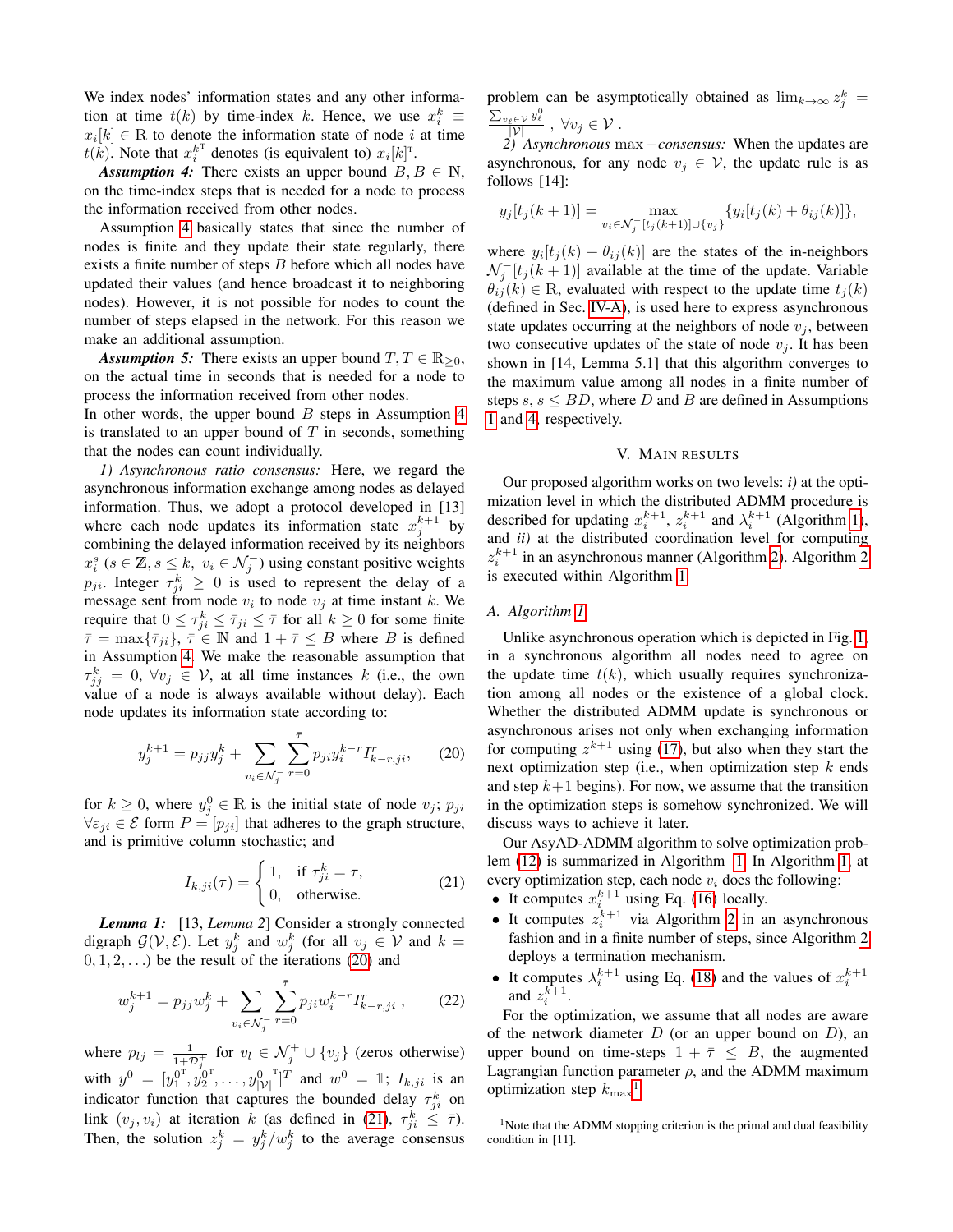# Algorithm 1 AsyAD-ADMM: Asynchronous Approximate Distributed ADMM

- 1: **Input:** A strongly connected digraph  $\mathcal{G}(\mathcal{V}, \mathcal{E})$ , in which each node  $v_i \in V$  knows its out-degree  $\mathcal{N}_i^+$ ,  $\rho > 0$ , network diameter  $D$  (or an upper bound), upper bound on the number of time-steps  $\bar{\tau}$ , error tolerance  $\epsilon$ ,  $k_{\text{max}}$ (ADMM maximum number of iterations)
- 2: Initialization: At  $k = 0$ , each node  $v_i \in \mathcal{V}$  sets  $x_i^0, z_i^0$ , and  $\lambda_i^0$  randomly.
- 3: Node  $v_i \in V$  does the following:
- 4: while  $k \leq k_{\max}$  do
- 5: Compute  $x_{i}^{k+1}$  using Eq. [\(16\)](#page-2-5)
- 6: Compute  $z_i^{k+1}$  via Algorithm [2](#page-4-1) by setting  $y_i^0$  =  $x_i^{k+1} + \lambda_i^k / \rho$  and using D,  $\bar{\tau}$ , and  $\epsilon$ .
- 7: Compute  $\lambda_i^{k+1}$  using Eq. [\(18\)](#page-2-6)
- 8: if ADMM stopping criterion is satisfied then
- 9: Stop AsyAD-ADMM
- 10: end if
- 11:  $k \leftarrow k + 1$
- <span id="page-4-0"></span>12: end while

# *B. Algorithm [2](#page-4-1)*

Under Assumption [1,](#page-1-0) Cady *et al.* in [15] proposed an algorithm which is based on the synchronous ratio-consensus protocol [16] and takes advantage of synchronous min- and max-consensus iterations to allow the nodes to determine the time step,  $k_0$ , when their ratios, (i.e.,  $\{z_i^{k_0}|v_i \in V\}$  in ADMM), are within  $\epsilon$  of each other. However, the algorithm in [16] cannot deal with asynchronous information exchange scenarios. To circumvent this problem, and inspired by Cady *et al.* in [15], the authors in [17] adopted robustified ratio consensus proposed in [13] to propose a termination mechanism for average consensus with delays. Similarly, [8] proposed the corresponding asynchronous termination algorithm in the context of a quadratic distributed optimization problem, in which the algorithm is executed only once. We adopt the asynchronous termination algorithm proposed in [8] to compute  $z_i^{k+1}$ , and we extend it to accommodate the repetition of this algorithm. The algorithm, under Assumption [4](#page-3-0) is summarized in Algorithm [2.](#page-4-1) Specifically, Algorithm [2](#page-4-1) makes use of the following ideas:

- Each node  $v_i$  runs asynchronous ratio consensus in Sec. [IV-A.1;](#page-3-3) in our case, we use initial conditions  $y_j^0 =$  $x_j^{k+1} + \lambda_j^k/\rho.$
- At the same time, each node maintains two auxiliary states,  $m_j^k$  and  $M_j^k$ , which are updated using asynchronous min- and max-consensus in Sec. [IV-A.2,](#page-3-4) respectively. Both converge in  $(1 + \overline{\tau})D$  steps [14].
- Every  $(1 + \bar{\tau})D$  steps each node checks whether  $||M_j^k$  $m_j^k$   $| < \epsilon$ . If this is the case, then the ratios for all nodes are close to the asymptotic value and it stops iterating. Otherwise,  $m_j^k$  and  $M_j^k$  are reinitialized to  $z_j^k$ .

As stated in Assumption [5,](#page-3-5) the upper bound  $B$  on timesteps is guaranteed to be executed within  $T$  seconds (actual time). So, nodes have a more loose synchronization of every Algorithm 2 Distributed Finite-Time Termination for Asynchronous Ratio Consensus

|     | 1: <b>Input:</b> A strongly connected digraph $\mathcal{G} = (\mathcal{V}, \mathcal{E})$ . $v_j \in \mathcal{V}$     |  |  |  |
|-----|----------------------------------------------------------------------------------------------------------------------|--|--|--|
|     | knows its out-degree $\mathcal{N}_i^+$ , $y_j^0$ , $w_j^0 = \mathbb{1}, D, \overline{\tau}, \epsilon$ .              |  |  |  |
|     | 2: <b>set</b> $M_j^0 = +\infty$ , $m_j^0 = -\infty$ , $\text{flag}_j^0 = 0$ , $z_j = \frac{y_j^2}{w_j^0}$            |  |  |  |
|     | 3: <b>set</b> $p_{lj} = \frac{1}{1+\mathcal{D}^+}, \forall v_l \in \mathcal{N}_j^+ \cup \{v_j\}$ (zero otherwise)    |  |  |  |
|     | 4: for $k \geq 0$ do                                                                                                 |  |  |  |
| 5:  | while $\text{flag}_i^k = 0$ do                                                                                       |  |  |  |
| 6:  | if k mod $(1 + \overline{\tau})D = 0$ and $k \neq 0$ then                                                            |  |  |  |
| 7:  | if $\ M_i^k - m_i^k\  < \epsilon$ then                                                                               |  |  |  |
| 8:  | set $\text{flag}_i^k = 1$                                                                                            |  |  |  |
| 9:  | end if                                                                                                               |  |  |  |
| 10: | set $M_j^k = m_j^k = z_j^k = \frac{y_j^k}{w_j^k}$                                                                    |  |  |  |
| 11: | end if                                                                                                               |  |  |  |
| 12: | <b>broadcast</b> to all $v_l \in \mathcal{N}_i^+$ :                                                                  |  |  |  |
|     | $p_{lj}y_j^k, p_{lj}w_j^k, M_j^k, m_j^k$                                                                             |  |  |  |
| 13: | <b>receive</b> from all $v_i \in \mathcal{N}_i^{-}[k]$ :                                                             |  |  |  |
|     | $p_{ji}y_i^k, p_{ji}w_i^k, M_i^k, m_i^k$                                                                             |  |  |  |
| 14: | compute                                                                                                              |  |  |  |
| 15: | $y_j^k \leftarrow p_{jj} y_j^k + \sum_{v_i \in \mathcal{N}_i^-} \sum_{r=0}^{\bar{\tau}} y_{ji}^{k-r} I_{k-r,ji}^r$   |  |  |  |
| 16: | $w_j^k {\leftarrow} p_{jj} w_j^k + \sum_{v_i \in \mathcal{N}_i^-} \sum_{r=0}^{\bar{\tau}} w_{ji}^{k-r} I_{k-r,ji}^r$ |  |  |  |
| 17: | $M_j^k \leftarrow \max_{v_i \in \mathcal{N}_j^- \cup \{v_j\}} \{M_i[t_j(k) + \theta_{ij}(k)]\}$                      |  |  |  |
| 18: | $m_j^k \leftarrow \max_{v_i \in \mathcal{N}_j^- \cup \{v_j\}} \{m_i[t_j(k) + \theta_{ij}(k)]\}$                      |  |  |  |
| 19: | end while                                                                                                            |  |  |  |
| 20: | end for                                                                                                              |  |  |  |

<span id="page-4-1"></span> $DT$  seconds. The max – and min – are checked every  $DT$ seconds and if they have converged in one of the checks, the next optimization step is initiated for all DT seconds, after the termination of the algorithm. This approach requires some loose form of synchronization, but the time scale is much more coarse.

### *C. Convergence analysis*

<span id="page-4-2"></span>The following Theorem [1](#page-4-2) states that AsyAD-ADMM has  $O(\frac{1}{k})$  convergence rate.

**Theorem 1 (Convergence):** Let  $\{X^k, z^k, \lambda^k\}$  be the iterates in AsyAD-ADMM algorithm for problem  $(12)$ , where  $X^k = [x_1^{k^{\text{T}}}, x_2^{k^{\text{T}}}, \dots, x_n^{k^{\text{T}}}]^{\text{T}}$  and  $\lambda^k = [\lambda_1^{k^{\text{T}}}, \lambda_2^{k^{\text{T}}}, \dots, \lambda_n^{k^{\text{T}}}]^{\text{T}}$ . Let  $\bar{X}^k = \frac{1}{k} \sum_{s=0}^{k-1} X^{s+1}, \bar{z}^k = \frac{1}{k} \sum_{s=0}^{k-1} z^{s+1}$  be respectively the ergodic average of  $X^k$ . Considering a strongly connected communication graph, under Assumptions [1-](#page-1-0)[5,](#page-3-5) the following relationship holds for any iteration  $k$  as

$$
0 \le L(\bar{X}^k, \bar{z}^k, \lambda^*) - L(X^*, z^*, \lambda^*)
$$
\n
$$
\le \frac{1}{k} \left( \frac{1}{2\rho} \| \lambda^* - \lambda^0 \|^2 + \frac{\rho}{2} \| X^* - z^0 \|^2 \right) + \mathcal{O}(\sqrt{n}\epsilon),
$$
\n(23)

where  $\epsilon$  is the z update [\(17\)](#page-2-4) tolerance whose value is independent of the researched problem.

<span id="page-4-3"></span>П

*Proof:* See Appendix [I.](#page-6-0)

*Remark 1:* Note that the convergence proof shows the convergence rate for the optimization steps. The fact that the distributed algorithm is approximate, an additional term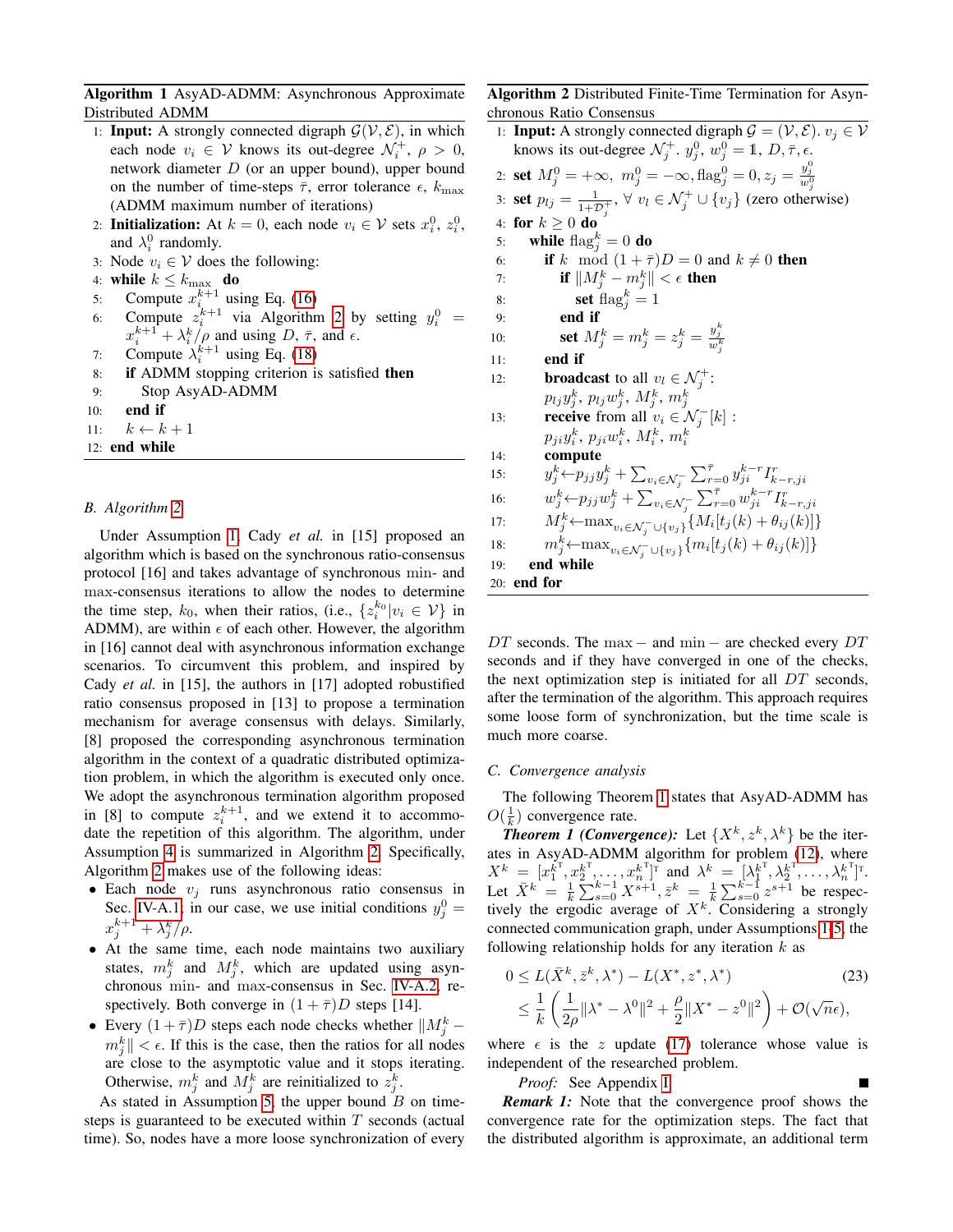$\mathcal{O}(\sqrt{n}\epsilon)$  is introduced, that it is a function of the error tolerance and the size of the network and that it influences the solution precision.

*Remark 2:* The convergence proof here is basically different from the ones in [12] and [6] as the investigated problems are different. Specifically, in [12], the proposed D-ADMM can be only applied to nodes with undirected graphs as the constraint  $AX = 0$  is needed to minimize the objective function  $(7)$ , where the matrix  $A$  is related to the communication graph structure which must be undirected. Authors in [6] proposed the D-ADMM for digraphs with the same constraint  $||x_i - x_j|| \leq \epsilon, \epsilon > 0$ . However, it can only be applied to synchronous case.

#### VI. NUMERICAL EXAMPLE

The distributed least square problem is considered as

<span id="page-5-2"></span>
$$
\underset{x \in \mathbb{R}^p}{\text{argmin}} \, f(x) = \frac{1}{2} \sum_{i=1}^n \|A_i x - b_i\|^2, \tag{24}
$$

where  $A_i \in \mathbb{R}^{q \times p}$  is only known to node  $v_i, b_i \in \mathbb{R}^q$  is the measured data and  $x \in \mathbb{R}^p$  is the common decision variable that needs to be optimized. For the automatic generation of large number of different matrices  $A_i$ , we choose  $q = p$ to have the square  $A_i$ . All elements of  $A_i$  and  $b_i$  are set from independent and identically distributed (i.i.d.) samples of standard normal distribution  $\mathcal{N}(0, 1)$ .

We choose  $p = 3$  and  $n = 600$  to have 600 nodes having a strongly connected digraph. We implement the D-ADMM-FTERC algorithm in [7] as a benchmark to evaluate factors (i.e.,  $\epsilon$ ,  $\bar{\tau}$ ) influencing AsyAD-ADMM performance as D-ADMM-FTERC is developed for calculating the optimal solution to distributed optimization problems for digraphs, i.e., all figures related to D-ADMM-FTERC are optimal. However, D-ADMM-FTERC is synchronous and this is the reason we develop AsyAD-ADMM in this paper.

Fig. [2](#page-5-0) demonstrates three points: (i) AsyAD-ADMM solutions are very close to the optimal one from D-ADMM-FTERC. (ii) From Fig. [2](#page-5-0) (a) to (b), the smaller the value of  $\epsilon$  is, the closer AsyAD-ADMM solutions are to D-ADMM-FTERC one. This is reasonable as smaller value of  $\epsilon$  means better and more accurate "approximate" ratio consensus for z update [\(17\)](#page-2-4) using Algorithm [2.](#page-4-1) This can be also validated in Fig. [3](#page-5-1) where red and black lines are the  $z$  updates using AsyAD-ADMM and D-ADMM-FTERC, respectively. (iii) The values of  $\bar{\tau}$  (defined in Sec. [IV-A.1\)](#page-3-3) do not influence the precision of AsyAD-ADMM, which also makes sense as  $\bar{\tau}$  decides the degree of asynchrony, not the asynchronous ADMM precision. Nodes use this information to decide when to update as shown in step 6 of Algorithm [2.](#page-4-1) The values of  $\bar{\tau}$  do influence the iteration steps of Algorithm [2](#page-4-1) as described in Table [I](#page-6-1) from which it shows the larger the value of  $\bar{\tau}$  is, the more iteration steps Algorithm [2](#page-4-1) needs in each AsyAD-ADMM optimization step. For  $\epsilon = 0.01$ , the steps are the same as 1000 because we set the iteration step upper bound for Algorithm [2](#page-4-1) as 1000; it means iteration steps are no less than 1000 when  $\epsilon \leq 0.01$  and  $\bar{\tau} \geq 3$ . Note



<span id="page-5-0"></span>Fig. 2. Comparison of solutions to problem [\(24\)](#page-5-2) between AsyAD-ADMM in this paper and synchronous D-ADMM-FTERC in [7] without stopping condition (steps 8-10 in Algorithm [1,](#page-4-0)  $k_{\text{max}} = 200$ ): subplots from (a) to (b) are related to different values of  $\epsilon$  and  $\bar{\tau}$  influencing the performance of AsyAD-ADMM.



<span id="page-5-1"></span>Fig. 3.  $k$   $(z_{ij}^k, i = 1, \ldots, n, j = 1, \ldots, p)$  update in [\(17\)](#page-2-4) with  $\bar{\tau} =$ 3 (red and black lines are from AsyAD-ADMM and D-ADMM-FTERC, respectively ) under stopping condition (steps 8-10 in Algorithm [1,](#page-4-0) absolute tolerance:  $1 \exp^{-4}$ , relative tolerance:  $1 \exp^{-2}$ ).

that in Fig. [3,](#page-5-1) we have AsyAD-ADMM with the stopping condition which is for the convenience of figure presentation. The reason that Fig. [3](#page-5-1) (a) and (b) have a big difference is  $||z_i - z_j|| \leq \epsilon$ , which means a smaller  $\epsilon$  leads to a more accurate  $z$  update [\(17\)](#page-2-4) using Algorithm [2.](#page-4-1) And the reason is that a smaller  $\epsilon$  leads to a larger Algorithm [2](#page-4-1) iteration step as one can check it is 9 and 1000 from Table [I](#page-6-1) for  $\epsilon = 0.1$ and  $\epsilon = 0.01$  in this example. Also from Fig. [3,](#page-5-1) one can see the ADMM iteration numbers are the same for different values of  $\epsilon$  for AsyAD-ADMM with the stopping condition. Furthermore, Table [II](#page-6-2) describes the running time comparison on an Intel Core i5 processor at 2.6 GHz with Matlab R2020b for different values of  $\epsilon$  and  $\bar{\tau}$  with  $k_{\text{max}} = 200$ . One can see for  $\epsilon = 0.01$ , from  $\bar{\tau} = 3, 5, 10$ , even though Algorithm [2](#page-4-1) iteration steps are the same as 1000, the running time is larger and larger. This is because Algorithm [2](#page-4-1) running time is the time gap between two consecutive iterations multiplies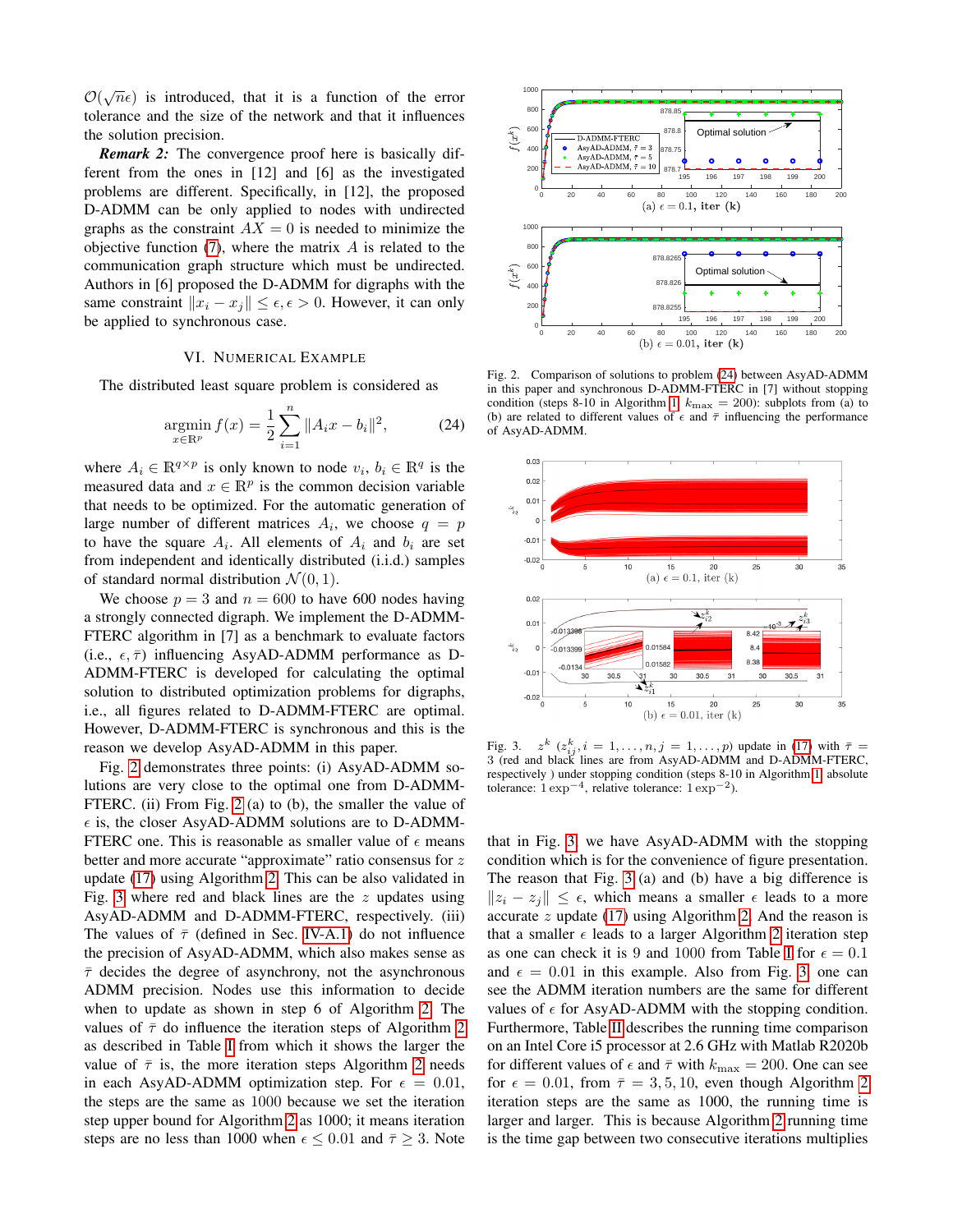TABLE I

<span id="page-6-1"></span>ALGORITHM [2](#page-4-1) ITERATION STEP IN EACH ALGORITHM [1](#page-4-0) ITERATION.

|                   | $=$ 3 | $\tau = 5$ | $=$  |
|-------------------|-------|------------|------|
| $\epsilon = 0.$   |       |            |      |
| $\epsilon = 0.01$ | 1000  | 000        | 1000 |

TABLE II ASYAD-ADMM ALGORITHM [1](#page-4-0) RUNNING TIME.

<span id="page-6-2"></span>

|                  | $\bar{\tau}=3$                                        | $\bar{\tau} = 5$               | $\bar{\tau} = 10$ |
|------------------|-------------------------------------------------------|--------------------------------|-------------------|
| $\epsilon = 0.1$ | $7.9677s$                                             | $12.0282 \text{ s}$   33.6401s |                   |
|                  | $\epsilon = 0.01$   190.1420s   246.9963s   470.6576s |                                |                   |

the iteration step while in step 6 of Algorithm [2,](#page-4-1)  $(1+\bar{\tau})D$  is the time gap. Fig. [4](#page-6-3) demonstrates two points. (i) It validates Theorem [1](#page-4-2) that AsyAD-ADMM has  $\mathcal{O}(\frac{1}{k})$  convergence rate. (ii) It is in accordance with Fig. [2](#page-5-0) and Fig. [3](#page-5-1) that a smaller value of  $\epsilon$  has a better solution precision.

What is more, from Fig. [2](#page-5-0) and Table [II,](#page-6-2) considering the AsyAD-ADMM solution precision and running time, it is better to have the value of  $\epsilon$  neither too large nor too small; for this example,  $\epsilon \in [0.01, 0.1)$  is a good value range.



<span id="page-6-3"></span>Fig. 4. Comparison of the absolute errors against different values of  $\epsilon$ with  $\bar{\tau} = 3$  and the stopping condition (steps 8-10 in Algorithm [1,](#page-4-0) absolute tolerance:  $1 \exp^{-4}$ , relative tolerance:  $1 \exp^{-2}$ ).

#### VII. CONCLUSIONS AND FUTURE DIRECTIONS

An asynchronous approximate distributed alternating direction method of multipliers algorithm is proposed to provide a solution for the distributed optimization problems allowing asynchronous information exchange among nodes in digraphs with assumptions of bounded time-index steps of asynchronous nodes and the known digraph diameter to all nodes. By proposing the finite-time asynchronous approximate ratio consensus algorithm for one ADMM primal variable update, the solution is close to the optimal but acceptable. How to choosing algorithm parameters to have an aggressive performance is also discussed.

Future work will focus on designing a new asynchronous ADMM version without the communication graph diameter information to compute the optimal solution for distributed optimization problems.

## <span id="page-6-0"></span>APPENDIX I PROOF OF THEOREM [1](#page-4-2)

The analysis is inspired by [12] and [6]. From the second inequality of the saddle point of Lagrangian function [\(14\)](#page-2-9), the first inequality in [\(23\)](#page-4-3) can be proved directly.

We now prove the second inequality in [\(23\)](#page-4-3). For each node  $v_i$ , since  $x_i^{k+1}$  minimizes  $L_\rho(x, z^k, \lambda^k)$  in [\(16\)](#page-2-5), by the optimal condition, we have

$$
(x - x_i^{k+1})^{\mathrm{T}} [h_i(x_i^{k+1}) + \lambda_i^k + \rho (x_i^{k+1} - z_i^k)] \ge 0, \quad (25)
$$

where  $h_i(x_i^{k+1})$  is the sub-gradient of  $f_i$  at  $x_i^{k+1}$ . By integrating  $x_i^{k+1} = (\lambda_i^{k+1} - \lambda_i^k)/\rho + z_i^{k+1}$  from [\(18\)](#page-2-6) into the above inequality, we have

$$
(x - x_i^{k+1})^{\mathrm{T}} [h_i(x_i^{k+1}) + \lambda_i^{k+1} + \rho(z_i^{k+1} - z_i^k)] \ge 0. \tag{26}
$$

The above  $n$  inequalities can be written in compact form as

<span id="page-6-4"></span>
$$
(X - X^{k+1})^{\mathrm{T}}[\bar{h}(X^{k+1}) + \lambda^{k+1} + \rho(z^{k+1} - z^k)] \ge 0, \tag{27}
$$

where  $\bar{h}(X^{k+1}) = [h_1^{\mathrm{T}}(x_1^{k+1}), \dots, h_n^{\mathrm{T}}(x_n^{k+1})]^{\mathrm{T}}$ . Denote

<span id="page-6-6"></span>
$$
\tilde{z}_i^{k+1} := \frac{1}{n} \sum_{i=1}^n (x_i^{k+1} + \frac{\lambda_i^k}{\rho}),\tag{28}
$$

and  $\tilde{z}^{k+1} = [\tilde{z}_1^{(k+1)^T}, \dots, \tilde{z}_n^{(k+1)^T}]^T$ . Based on "approximate" consensus Algorithm [2,](#page-4-1) we denote the real  $z$  update [\(17\)](#page-2-4) for the step  $k + 1$  as  $z^{k+1} := \tilde{z}^{k+1} + e^{k+1}, e^{k+1} =$  $[e_1^{(k+1)^{\mathrm{T}}},\ldots,e_n^{(k+1)^{\mathrm{T}}}]^{\mathrm{T}}$  with  $||e_i^{k+1}|| \leq \epsilon, i = 1,\ldots,n, k = 1$  $[0, 1, \ldots, i.e., \quad \text{with} \quad \|e_i\|_1 \leq \epsilon, i \in [1, \ldots, n, \kappa = 0, 1, \ldots, \text{ i.e., } \|e^{k+1}\|_2 \leq \sqrt{n}\epsilon.$  Since  $\tilde{z}^{k+1}$  minimizes  $L_{\rho}(x^{k+1}, z, \lambda^k)$  in [\(17\)](#page-2-4), similarly, we have

<span id="page-6-5"></span>
$$
(z - \tilde{z}^{k+1})^{\text{T}}[\bar{g}(\tilde{z}^{k+1}) - \lambda^k - \rho(X^{k+1} - \tilde{z}^{k+1})]
$$
  
=  $(z - \tilde{z}^{k+1})^{\text{T}}(\bar{g}(\tilde{z}^{k+1}) - \lambda^{k+1} - \rho e^{k+1}) \ge 0$  (29)

for all  $z \in \mathcal{C}$ , where  $\bar{g}(\tilde{z}^{k+1})$  is the sub-gradient of g at  $\tilde{z}^{k+1}$ . As both  $F$  and  $q$  are convex, by utilizing the sub-gradient inequality, from [\(27\)](#page-6-4) and [\(29\)](#page-6-5), we get

$$
F(X^{k+1}) - F(X) + g(\tilde{z}^{k+1}) - g(z)
$$
  
\n
$$
\leq -(X - X^{k+1})^{\mathrm{T}} \bar{h}(X^{k+1}) - (z - \tilde{z}^{k+1})^{\mathrm{T}} \bar{g}(\tilde{z}^{k+1})
$$
  
\n
$$
\leq (X - X^{k+1})^{\mathrm{T}} [\lambda^{k+1} + \rho(z^{k+1} - z^k)]
$$
  
\n
$$
+ (z - \tilde{z}^{k+1})^{\mathrm{T}} (-\lambda^{k+1} - \rho e^{k+1})
$$
  
\n
$$
= \lambda^{(k+1)^{\mathrm{T}}}(X - X^{k+1} - z + z^{k+1} - e^{k+1})
$$
  
\n
$$
+ \rho(X - X^{k+1})^{\mathrm{T}}(z^{k+1} - z^k) - \rho(z - \tilde{z}^{k+1})^{\mathrm{T}} e^{k+1}
$$
  
\n
$$
= \lambda^{(k+1)^{\mathrm{T}}}[X - X^{k+1} - z + z^{k+1}] + \rho(X - X^{k+1})^{\mathrm{T}}(z^{k+1} - z^k) - [\lambda^{k+1} + \rho(z - \tilde{z}^{k+1})]^{\mathrm{T}} e^{k+1}.
$$
 (30)

<span id="page-6-7"></span>From [\(9\)](#page-1-7), [\(11\)](#page-2-3) and [\(28\)](#page-6-6), we have  $g(\tilde{z}^{k+1}) = g(z^{k+1})$  as  $\{\tilde{z}^{k+1}, z^{k+1}\} \in \mathcal{C}$ . Due to feasibility of the optimal solution  $(X^*, z^*)$ , we obtain  $X^* - z^* = 0$ . By setting  $X = X^*, z =$  $z^*$ , [\(30\)](#page-6-7) becomes

<span id="page-6-8"></span>
$$
F(X^{k+1}) - F(X^*) + g(z^{k+1}) - g(z^*) \le \lambda^{(k+1)^T}
$$
\n
$$
\times (z^{k+1} - X^{k+1}) + \rho(X^* - X^{k+1})^T (z^{k+1} - z^k) - \eta^{k+1}.
$$
\n(31)

where  $\eta^{k+1} := [\lambda^{k+1} + \rho(z^* - \tilde{z}^{k+1})]^T e^{k+1}$ . Note that in Appendix A of [11], we know that both  $\lambda^{k+1}$  and  $z^*$  –